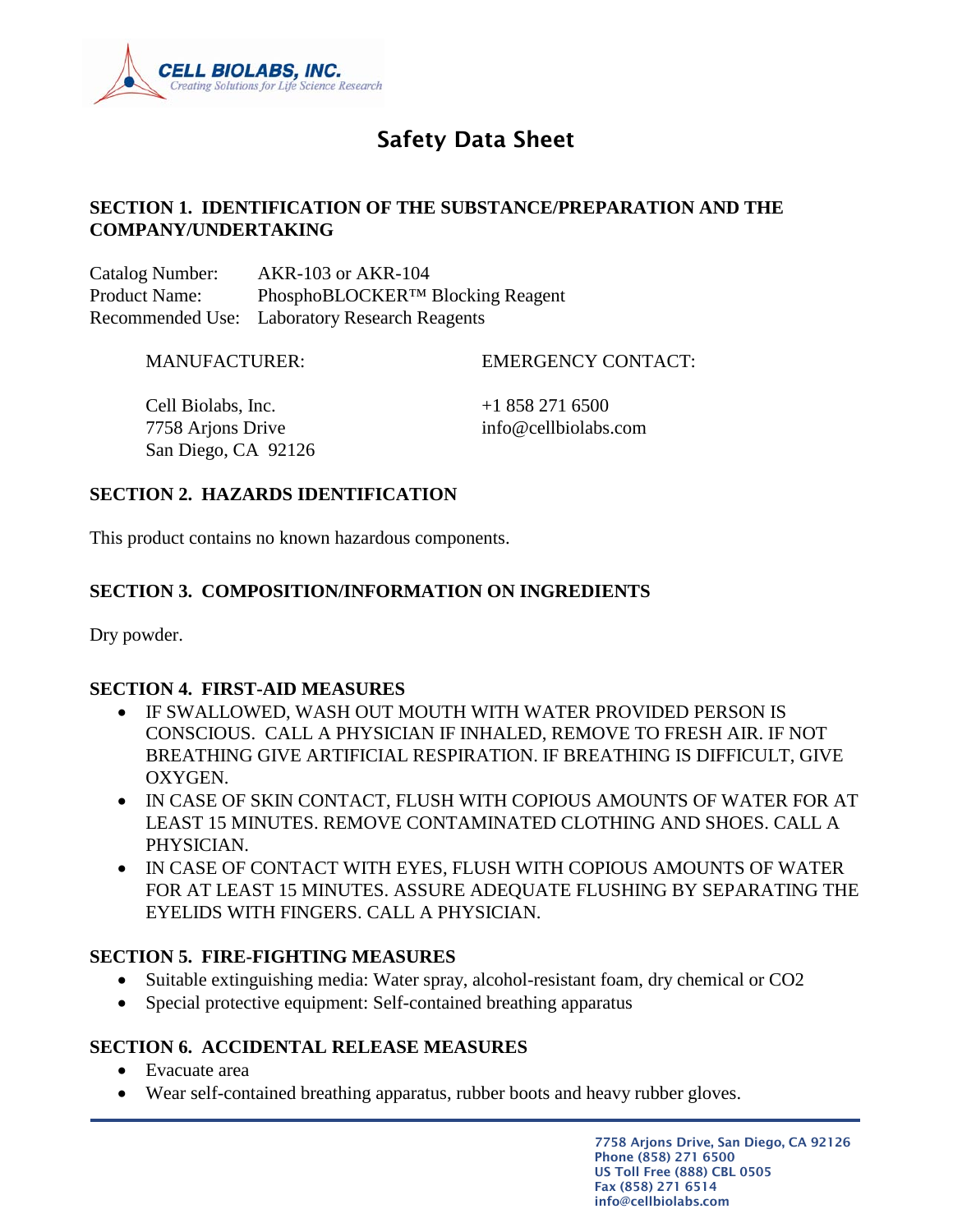

- Absorb with sand or vermiculite, sweep up, place in a bag and hold for waste disposal.
- Avoid raising dust.
- Ventilate area and wash spill site after material pickup is complete.

# **SECTION 7. SAFETY HANDLING AND STORAGE**

- Should be handled by trained personnel observing good laboratory practices.
- Avoid breathing vapor.
- Avoid skin contact or swallowing.
- May cause allergic reaction in sensitized individuals.
- Store in properly labeled containers at temperature on label

# **SECTION 8. EXPOSURE CONTROLS / PERSONAL PROTECTION**

- Engineering measures: Handle in accordance with good industrial hygiene and safety practices. Wash hands immediately after handling the product.
- Personal protective equipment: Face shield or safety glasses, gloves, protective clothing, suitable respiratory equipment in cases of inadequate ventilation.

# **SECTION 9. PHYSICAL AND CHEMICAL PROPERTIES**

- Form: powder
- Odor: no data available
- pH: no data available
- Boiling point / range: no data available
- Melting point / range: no data available
- Flash point: no data available
- Evaporation rate: no data available
- Vapor pressure: no data available
- Vapor density: no data available
- Relative density: no data available
- Water solubility: no data available
- Autoignition temperature: no data available
- Decomposition temperature: no data available
- Viscosity: no data available
- Explosive properties: no data available
- Oxidizing properties: no data available

# **SECTION 10. STABILITY AND REACTIVITY**

- Stability: no data available
- Reactivity: no data available
- Conditions to avoid: no data available
- Incompatible materials: no data available
- Decomposition products: no data available